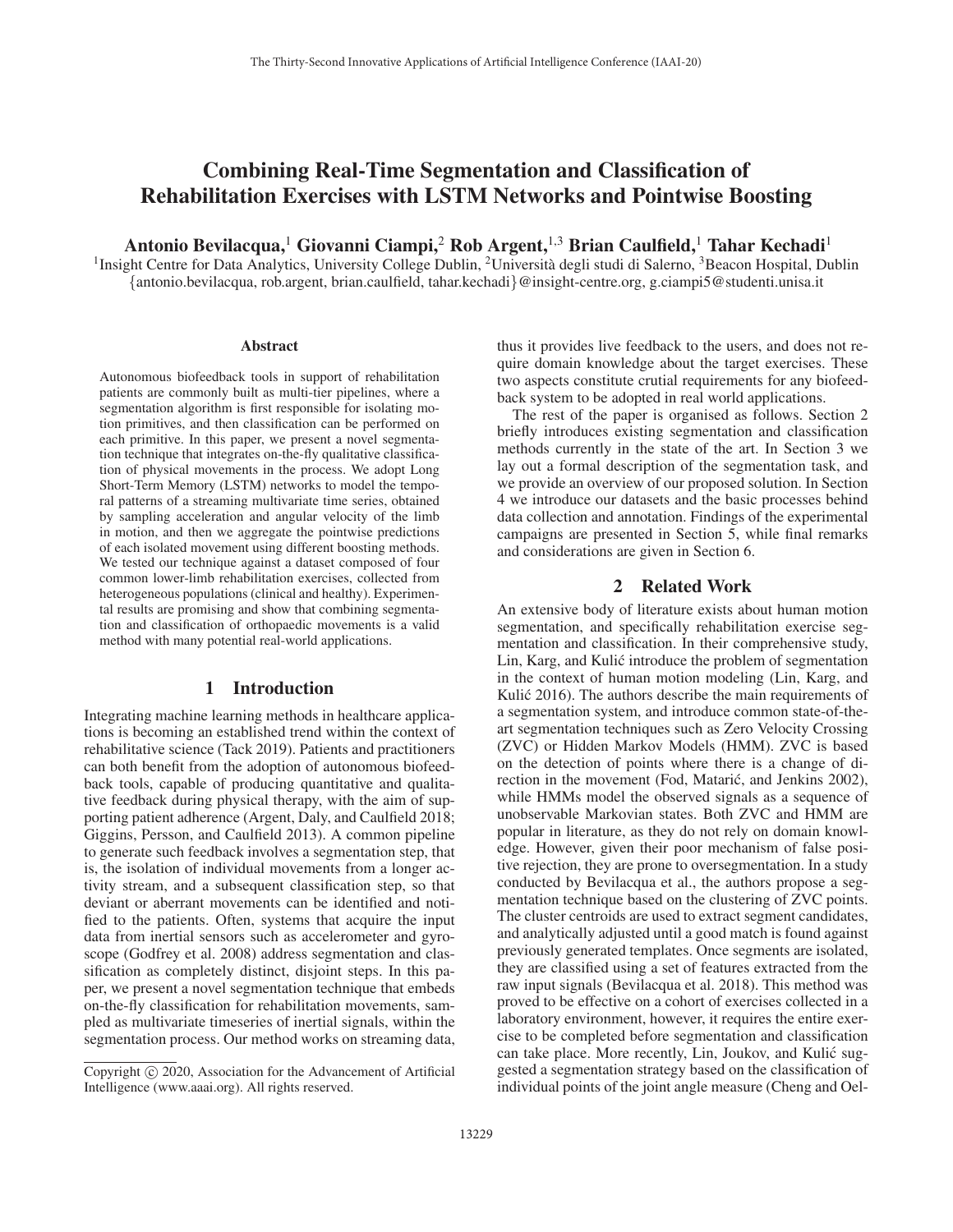mann 2010) as either segment points or non-segment points (Lin, Joukov, and Kulic 2018). The authors apply PCA to ´ the input signals in order to reduce the degrees of freedom (DoF) of the data and hence the computational demand of the technique. As a tradeoff, also this technique is unsuitable for working on a live stream of data. To overcome this issue, Bevilacqua et al. designed convFSM, a segmentation approach that involves the classification of sliding windows extracted from the signal using a Convolutional Neural Network (CNN). The predictions obtained from the CNN are then fed into a Finite State Machine (FSM) that models the temporal state of the signal and, therefore, the exercise execution (Bevilacqua et al. 2019). This technique minimizes the required domain knowledge, but heavily relies on the assumption that the streaming signal starts from a condition of resting, which is not always true in unsupervised, real-world scenarios. Moreover, given the nature of the FSM, it is not suitable for modeling isokinetic motion patterns.

The purpose of our novel segmentation technique is then to overcome the main gaps left open by existing approaches, with respect to domain knowledge, false positive rejection, and capability of working live on data streams.

# 3 Proposed Approach

Our feedback system is based on the main assumption that segmentation and classification of exercise primitives are intertwined steps, and should not be addressed in isolation. In order to enforce such assumption, we designed a LSTM network responsible of producing label sequences for the input signals. We can then aggregate these labels in order to extract both the edge points for the motion primitives and the final qualitative feedback for each one of them. A highlevel overview of the system is depicted in Figure 1, where we illustrate the segmentation/classification pipeline starting from the signals being streamed by the sensors.

# Problem formulation

An exercise is a streaming sequence  $S$  of multidimensional points **s<sup>i</sup>** sampled from one or more inertial sensors. The dimensionality of these points depends on the sensors being used for the sampling (for instance, points sampled from a triaxial accelerometer will have coordinates  $[a_x, a_y, a_z]$ ). The stream subsequence between time  $t - k$  and time t is denoted with  $S_{t-k}^t$ . As depicted in Figure 1, our LSTM network accepts in input subsequences of type  $S_{t-k}^t$ , where the number  $k$  of timesteps in the sequence and the stride value between consecutive windows, are hyperparameters. For each input sequence, the network produces a probability vector  $\mathbf{p_t} = [p_t^s, p_t^e, p_t^e]$ , where  $p_t^s$  is the probability of the signal to be silent at time t (no physical motion is dethe signal to be silent at time  $t$  (no physical motion is detected at that particular time),  $p_t^e$  is the probability of the signal to correspond to physical movement at time  $t$  when the detected movement is classified as deviant or far from a correct execution, and  $p_t^c$  is the probability of the signal to correspond to physical movement at time  $t$  when the detected movement is classified as correctly executed. Input sequences for  $t < k$  are padded with zeros, so every point **s<sup>t</sup>** of the stream is assigned to a probability vector **pt**. During an exercise execution, the patient performs a number of physical repetitions, also called *motion primitives*. The main objective of the segmentation algorithm is to isolate all the motion primitives in the time domain, while the exercise is being executed. An example is illustrated in Figure 2, where 4 motion primitives are performed. The vertical dashed lines in the picture correspond to edge points marking the beginning and the end of each primitive, while the solid coloured bars on top of the graph indicate the class assigned to each point of the stream.

# Segment detection

Transitions in the streaming signal correspond to physical changes of state of the limb in motion. As rehabilitation exericses comprise multiple executions of the same movement, we are interested in isolating all the points in time where a movement starts or ends. In order to do so, we apply Algorithm 1 to the sequence S.

| <b>Algorithm 1:</b> Segmentation algorithm                                                                                                                                                                                                                             |
|------------------------------------------------------------------------------------------------------------------------------------------------------------------------------------------------------------------------------------------------------------------------|
| <b>Input</b> : Streaming signal $S$<br><b>Input</b> : Number $k$ of LSTM input timesteps<br><b>Input</b> : Number $n$ of previous probability values<br><b>Output:</b> Set of cutting points for the input signal                                                      |
| 1 coordinates $\leftarrow$    <br>2 Istm_win $\leftarrow$ [0, 0, , 0] FIFO queue, fixed length k<br>3 sma_win $\leftarrow$ [] FIFO queue, maximum length n<br>4 rest $\leftarrow True$                                                                                 |
| <b>while</b> new point $\mathbf{p}_t$ available from S <b>do</b><br>5<br>push $p_t$ in Istm_win<br>6<br>$[p_t^s, p_t^e, p_t^c] = \text{LSTM}$ (stm_win)<br>7<br>push $p_t^s$ in sma_win<br>8<br>$m = MEAN$ (sma_win)<br>9                                              |
| if rest and $((m < p_t^e)$ or $(m < p_t^c))$ then<br>10<br>push $t$ in coordinates<br>11<br>$\textsf{rest} \leftarrow False$<br>12<br>else if not rest and $(m > p_t^e)$ and $(m > p_t^c)$ then<br>13<br>push $t$ in coordinates<br>14<br>$rest \leftarrow True$<br>15 |
| 16 subtract $n/2$ from all items in coordinates<br>17 return coordinates                                                                                                                                                                                               |

In short, through our segmentation algorithm, a probability vector  $\mathbf{p}_t$  is produced for every point of the stream  $S$ (line 7), and the values of  $p_t^s$  are stored in a FIFO queue of maximum length  $n$ . After that, the average of the last  $n$ probability values  $p_i^s$  is computed (line 9). If the signal is currently in a state of silence, and the computed average is smaller than  $p_t^e$  or  $p_t^o$ , then a starting coordinate is extracted, and the signal is considered to be in a state of motion (lines 10-12). However, if the signal is currently in a state of motion, and the computed average is bigger than both  $p_t^e$  and  $p_t^c$ , then an ending coordinate is extracted at time t, and the signal is marked to be in a state of silence (lines 13-15). The windowing mechanism used for the average computation of the probability values  $p_i^s$  is an implementation of the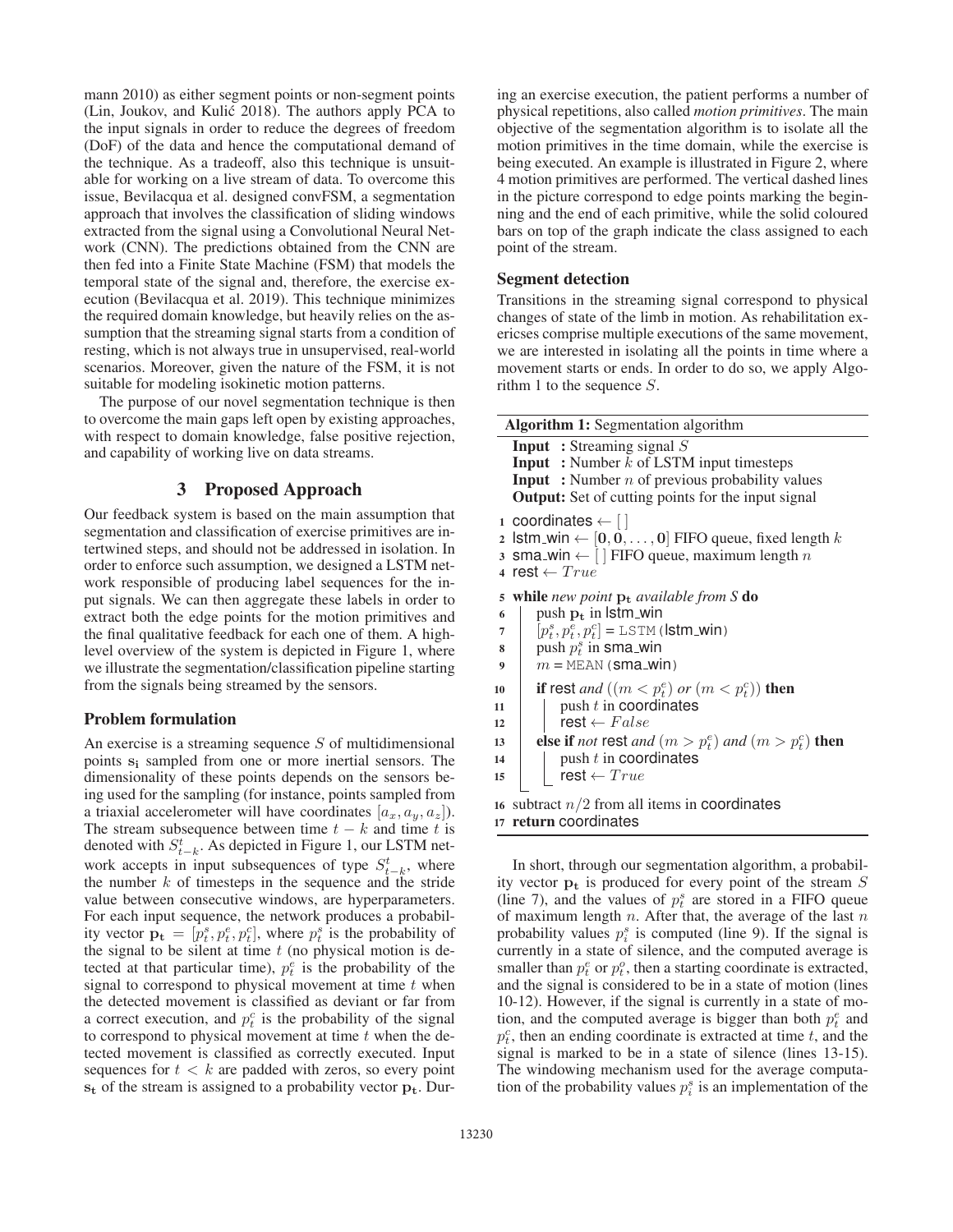

Figure 1: High-level overview of the system. The input stride and number of timesteps, and the smoothing parameters for the probability sequences are provided to the system after empirical testing.



Figure 2: Signals sampled from an exercise execution.

Simple Moving Average (SMA). Applying the SMA rather than using the raw probability values has a smoothing effect on the probability subsequence, reducing oversegmentation in regions of confusion often occurring when a movement starts and when a movement ends. This is shown in Figure 3a, where the raw sequence of values **p<sup>s</sup>** is drawed alongside its smoothed version SMA(**p<sup>s</sup>**).

#### Segment classification: prediction boosting

A motion primitive starting at time  $a$  and ending at time  $b$ corresponds to the input sequence  $S_a^b$ , and is mapped by the LSTM network to a sequence of probability vectors  $P_a^b$ , as described by Algorithm 1. We use for  $P$  the same notation introduced for the sequence  $S$ , in order to analytically aggregate its values and produce a final qualitative label for the motion primitive. For the sequence  $P_a^b$ , however, we do not take into account the temporal ordering of its values, and we only consider the values of **p<sup>e</sup>** and **p<sup>o</sup>**, as illustrated in Figure 3b. We apply to the isolated primitives four different aggregation techniques, three of which were originally designed by Toto, Foley, and Rundensteiner for audio clip classification (Toto, Foley, and Rundensteiner 2019).

**Deviation Voting (DV)** The class  $d$  assigned to the target primitive is the most frequent predicted class among all the points in the primitive. This is formally expressed in Equation 1, where the compressed notation  $p_i = \bar{p}$  indicates that for point  $i$  in the sequence, the highest probability of the network softmax output has the same index of  $\bar{p}$ .

$$
\hat{d} = \underset{\bar{p} \in \{p_e, p_o\}}{\operatorname{argmax}} \left( |\{p_i : p_i = \bar{p}, \forall p_i \in P_a^b\}| \right) \tag{1}
$$

This aggregation method is based on the assumption that the qualitative characterisation of a movement is evenly distributed across its full duration, so all timesteps equally contribute to the final prediction.

**Cumulative Deviation Strength (CDS)** The class  $\hat{d}$  of a proportion is selected as the algoe with the highest cumulative repetition is selected as the class with the highest cumulative probability across all its point, as shown in Equation 2.

$$
\hat{d} = \underset{\bar{p} \in \{p_e, p_o\}}{\operatorname{argmax}} \left( \sum_{p_i \in P_a^b : p_i = \bar{p}} p_i \right) \tag{2}
$$

The rationale behind CDS is the same as DV, but in this case also the degree of confidence of the pointwise labels is taken into account. CDS can be interpreted as weighted DS.

Maximum Deviation Strength (MDS) The class  $d$  of a main iting is related as the algorithm the highest nucleiding primitive is selected as the class with the highest probability among all the probability values in  $P_a^b$ , as per Equation 3.

$$
\hat{d} = \underset{\bar{p} \in \{p_e, p_o\}}{\text{argmax}} (\max (p_i : p_i = \bar{p}, \forall p_i \in P_a^b))
$$
 (3)

MDS works under the assumption that a full movement characterisation can be extracted from an individual point in the sequence, for which the network returned the highest overall probability.

 $q$ -best Deviation Rank  $(qDR)$  The class  $\tilde{d}$  of a primitive is selected as the most frequent class among the  $q$  classes with the highest probability values in  $P_a^b$ . When  $q = 1$ , qDR corresponds to MDS, while  $q = |P_b|^b$  makes qDR equivacorresponds to MDS, while  $q = |P_a^b|$  makes qDR equivalent to DV. In our experiments, we set a to 30 (30DR), 50 lent to DV. In our experiments, we set  $q$  to 30 (30DR), 50 (50DR), and half the length of the target primitive (halfDR).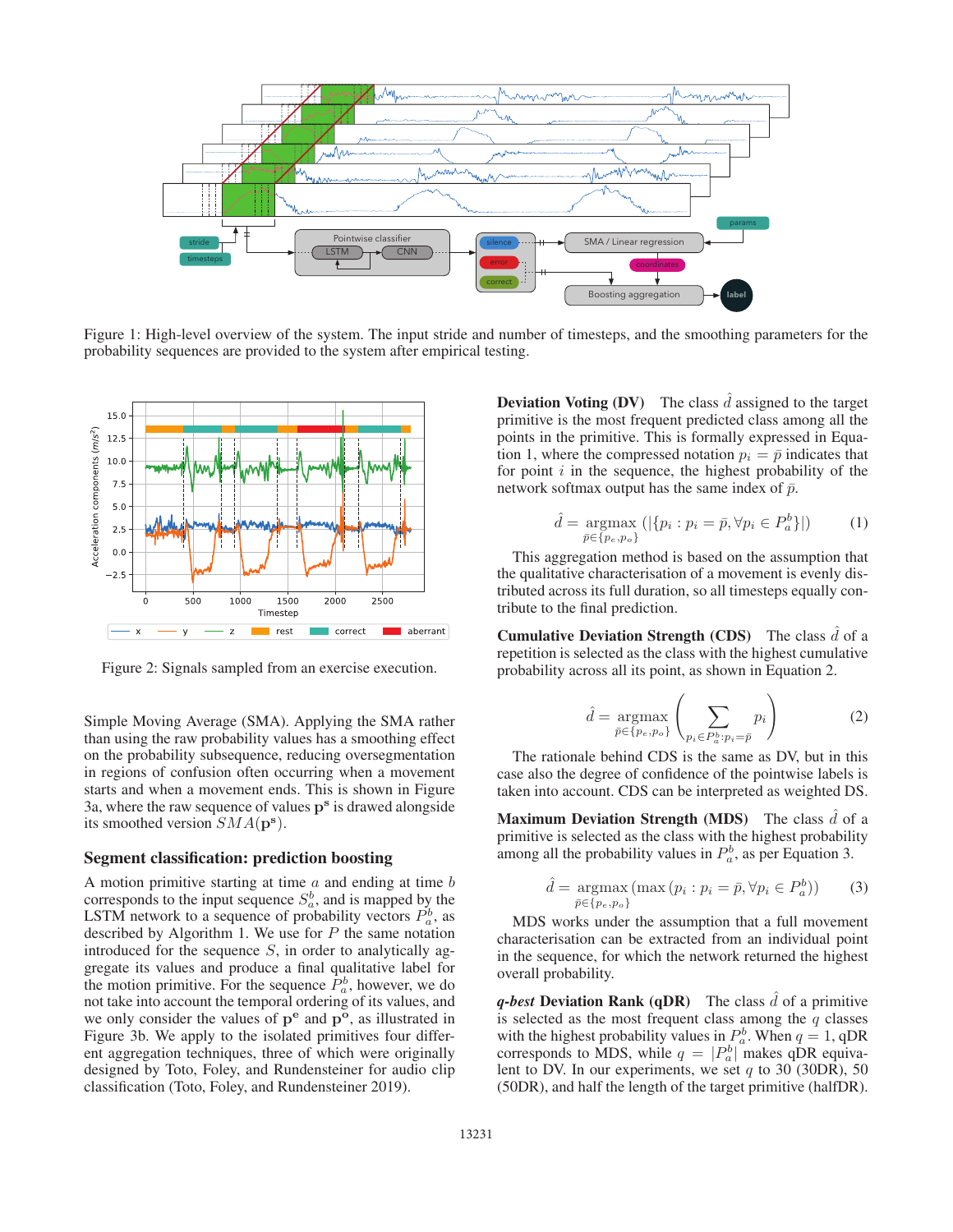

Figure 3: Segmentation and classification with the probability values generated by the LSTM network.

|                  |                        | subjects | sets |      |                 |
|------------------|------------------------|----------|------|------|-----------------|
|                  | exercise               |          |      | reps | correct $(\% )$ |
|                  | $\overline{\text{HS}}$ | 49       | 94   | 1055 | 0.65            |
| train            | <b>SKE</b>             | 47       | 94   | 1043 | 0.43            |
|                  | IRO                    | 45       | 84   | 924  | 0.54            |
|                  | <b>SLR</b>             | 49       | 89   | 986  | 0.53            |
| test<br>healthy  | <b>HS</b>              | 10       | 10   | 148  |                 |
|                  | <b>SKE</b>             | 10       | 10   | 150  |                 |
|                  | IRO                    | 10       | 10   | 150  |                 |
|                  | <b>SLR</b>             | 10       | 10   | 150  |                 |
| test<br>clinical | <b>HS</b>              | 10       | 23   | 320  |                 |
|                  | <b>SKE</b>             | 11       | 17   | 241  | 0.43            |
|                  | IRO                    | 10       | 18   | 270  | 0.75            |
|                  | <b>SLR</b>             | 10       | 21   | 297  | 0.49            |

Table 1: Dataset composition

#### 4 Data and Methodology

In this work we target 4 lower limb rehabilitation exercises, namely, heel slide (HS), seated knee extension (SKE), inner range quadriceps (IRQ), and straight leg raise (SLR), which are commonly undertaken following orthopaedic surgery (American Academy of Orthopaedic Surgeons 2017). For each exercise, we collected a training set and 2 separate, independent test sets. Table 1 lists the number of participants, sets, and repetitions for each exercise and dataset. The percentage of correct repetitions is included. All the exercises are collected with the Shimmer inertial unit (Burns et al. 2010), a research device that embeds a number of inertial sensors. For this work, we use the accelerometer, with a range of  $\pm 2g$ , and the gyroscope, with a range of  $500dps$ . Both sensors sample data at a frequency of  $102.4Hz$ .

#### Training data

Training data were collected from a heterogeneous group of roughly 50 subjects, both in a controlled environment from healthy participants, and in a clinical setup from real-world patients. The proportion of clinical subjects to healthy subjects is approximately 1 to 4. A Chartered Physiotherapist was responsible of supervising the exercise executions in order to provide reliable ground truth for both the quantitative and qualitative characterisation of the data. Subjects can

perform the exercises in a correct fashion, or with particular deviations caused by pain, distress, or fatigue (Bevilacqua et al. 2019). Whilst healthy subjects are instructed by the supervising Physiotherapist to artificially emulate a deviation, real-world patients perform the exercises to the best of their capabilities, thus providing genuine, aberrant examples, with the inclusion of other common physical imperfections such as co-articulations or baseline drifting.

# Test data

As we use the training data for hyperparameter tuning, a separate test dataset was collected and used for performance evaluation. The test dataset is composed of exercises sampled from 10 healthy subjects, and 10 clinical subjects, as outilned in Table 1. All exercises in the test dataset are collected in a real-world environment, under the supervision of a Chartered Physiotherapist. Participants were not instructed to perform the exercises inducing specific deviations, so the resulting dataset for HS does not include any example of the negative class. Given the different quality of physical performance between healthy and clinical subjects, the results of these two groups are presented separately.

# 5 Experimental Results

For our experimental campaigns, we perform hyperparameter tuning on the training dataset, focusing on the number of timesteps and the stride between consecutive input windows. Tested values for the timesteps are 10, 20, 50, 100, and 250. Tested values for the stride are 10, 5, and 1. We adopt the Leave-One-Subject-Out (LOSO) validation protocol (Jordao et al. 2018), in order to avoid the introduction of positive bias while searching for the best hyperparameter configuration. With LOSO, validation splits are constructed so that data collected from the same subject cannot appear in both training and validation set at the same time. Figure 4 shows the breakdown of accuracy (4a) and loss (4b) for all the hyperparameter configurations. What stands out from this set of results is the increase in pointwise classification accuracy for long timestep inputs to the LSTM. The stride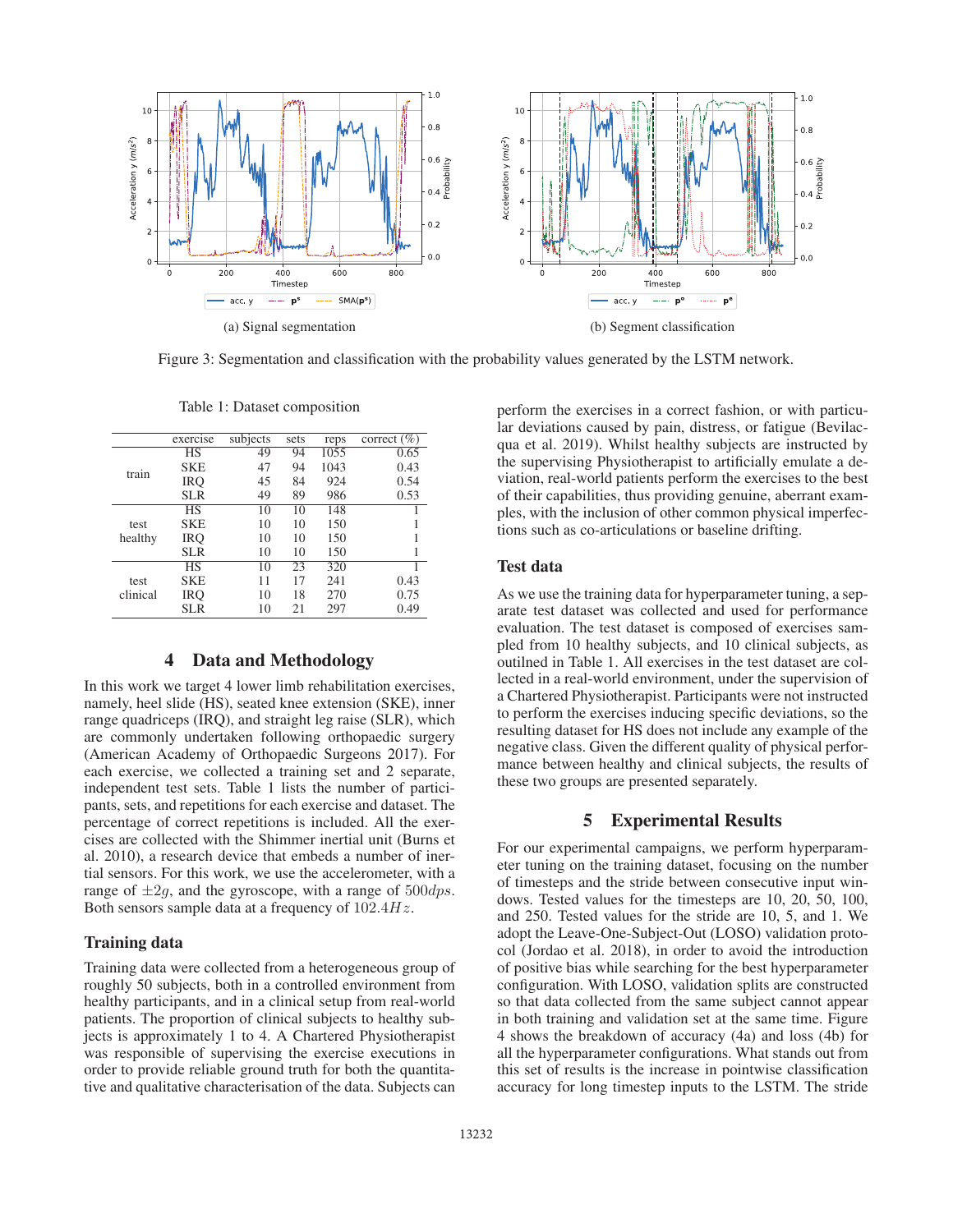Table 2: Segmentation scores on test data,  $t_{err} = \pm 35$ ,  $n = 25$ 

| $\mathbf{u}_1$ required $\mathbf{v}_2$ |           |             |         |          |        |        |  |  |  |
|----------------------------------------|-----------|-------------|---------|----------|--------|--------|--|--|--|
| model                                  | metric    | <b>LSTM</b> | convFSM | clustree | hmm    | zvc    |  |  |  |
|                                        | accuracy  | 0.9732      | 0.7507  | 0.7878   | 0.706  | 0.6892 |  |  |  |
| <b>HS</b>                              | precision | 0.9897      | 0.8605  | 0.8845   | 0.8277 | 0.7521 |  |  |  |
|                                        | recall    | 0.9831      | 0.8547  | 0.8783   | 0.8277 | 0.8918 |  |  |  |
|                                        | accuracy  |             | 0.9933  | 0.5463   | 0.8018 | 0.825  |  |  |  |
| <b>SKE</b>                             | precision |             |         | 0.7066   | 0.89   | 0.8319 |  |  |  |
|                                        | recall    |             | 0.9933  | 0.5605   | 0.89   | 0.99   |  |  |  |
|                                        | accuracy  | 0.9672      | 0.7758  | 0.85     | 0.5582 | 0.6082 |  |  |  |
| <b>SLR</b>                             | precision | 0.9833      | 0.8708  | 0.9315   | 0.7301 | 0.7283 |  |  |  |
|                                        | recall    | 0.9833      | 0.8766  | 0.9066   | 0.7033 | 0.7866 |  |  |  |
|                                        | accuracy  | 0.9638      | 0.8098  | 0.9354   | 0.2625 | 0.5179 |  |  |  |
| <b>IRO</b>                             | precision | 0.9865      | 0.9103  | 0.9666   | 0.8076 | 0.8357 |  |  |  |
|                                        | recall    | 0.9766      | 0.88    | 0.9666   | 0.28   | 0.5766 |  |  |  |

(a) Healthy set

| <i>o v</i> annual su |           |        |         |          |        |        |  |  |  |
|----------------------|-----------|--------|---------|----------|--------|--------|--|--|--|
| model                | metric    | LSTM   | convFSM | clustree | hmm    | zvc    |  |  |  |
|                      | accuracy  | 0.8466 | 0.2828  | 0.5362   | 0.2815 | 0.5505 |  |  |  |
| <b>HS</b>            | precision | 0.8654 | 0.7674  | 0.7737   | 0.4397 | 0.5932 |  |  |  |
|                      | recall    | 0.975  | 0.3093  | 0.6359   | 0.439  | 0.8843 |  |  |  |
| <b>SKE</b>           | accuracy  | 0.9151 | 0.8772  | 0.5379   | 0.7629 | 0.6002 |  |  |  |
|                      | precision | 0.9721 | 0.9506  | 0.7418   | 0.9068 | 0.6528 |  |  |  |
|                      | recall    | 0.9398 | 0.919   | 0.6618   | 0.8278 | 0.8817 |  |  |  |
|                      | accuracy  | 0.7138 | 0.6282  | 0.5721   | 0.6562 | 0.4849 |  |  |  |
| <b>SLR</b>           | precision | 0.8261 | 0.781   | 0.7353   | 0.8454 | 0.7635 |  |  |  |
|                      | recall    | 0.84   | 0.7626  | 0.7205   | 0.7457 | 0.5707 |  |  |  |
| <b>IRO</b>           | accuracy  | 0.9263 | 0.5384  | 0.6592   | 0.211  | 0.4332 |  |  |  |
|                      | precision | 0.9681 | 0.8     | 0.8247   | 0.631  | 0.6503 |  |  |  |
|                      | recall    | 0.9555 | 0.6222  | 0.7666   | 0.2407 | 0.5648 |  |  |  |

(b) Clinical set



Figure 4: Grid search in the hyperparameter space. On the x axis, the combinations of timesteps  $(T)$  and stride  $(S)$  values.

value between consecutive windows, however, does not affect significantly the final score.

We use the best model for each exercise to extract algorithmic coordinates on the test datasets. To compute the segmentation accuracy, we match the algorithmic coordinates against coordinates manually annotated during the data collection phase. Any algorithmic coordinate that matches a manually annotated coordinate within a temporal threshold  $t_{err}$  is considered to be a true positive. If an algorithmic coordinate does not have any corresponding ground truth coordinate, it is accounted for as false positive. Lastly, a manually annotated point that is not matched by any algorithmic coordinate is considered to be a false negative. We allow the set of true negative points to be empty (Lin, Karg, and Kulić 2016). A group of baseline techniques is implemented and compared with our method. We generate coordinates using ZVC, HMM, convFSM, and the clustering technique proposed by Bevilacqua et al., hereinafter named *clustree* (Bevilacqua et al. 2018). The segmentation results over the two test sets are summarised in Table 2, for  $t_{err} = 35$ (roughly one third of a second) and  $n = 25$  (roughly one quarter of a second). These two hyperparameter values were empirically derived before the evaluation process to prevent eccesively distorted segmentation points to be treated as valid coordinates. Our method performs better than all the baseline techniques, for both the healthy and the clinical datasets, showing no sign of oversegmentation.

The motion primitives in the test sets are isolated using the coordinates generated with Algorithm 1 and then classified. In Table 3, we present the classification scores obtained with the boosting strategies described in Section 3. We also include the scores of a number of learning models, namely, Logistic Regression, Random Forest, Support Vector Machines (SVM), Adaptive Boosting (AdaBoost), and J48 Decision Tree. These models are trained using static and dynamic features extracted from the training dataset (Bevilacqua et al. 2018). As the healthy training set contains only instance of the positive class, precision and recall values are superfluous and therefore ignored in Table 3a. It is apparent from this table that our technique yields mixed results, with qDR being generally better than DV and CDS.

# 6 Conclusions and Future Works

This paper set out to present and evaluate a novel segmentation and classification technique for rehabilitation exercises. Our study was finalized at the resolution of some of the most common issues of the existing methods, such as the coupling with domain knowledge or the inability to work on